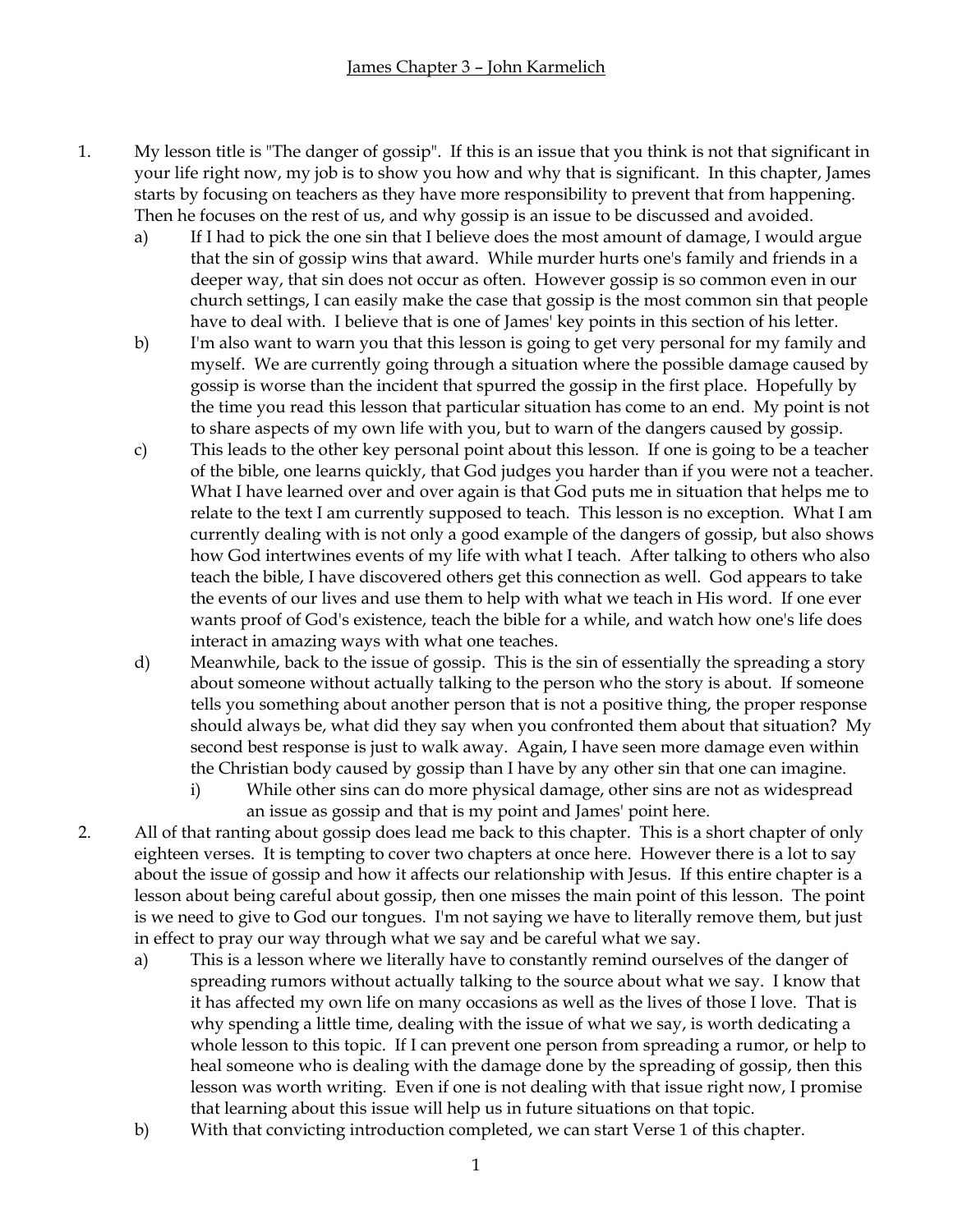- 3. James Chapter 3, Verse 1: Not many of you should presume to be teachers, my brothers, because you know that we who teach will be judged more strictly.
	- a) To explain Verse 1, first we have to discuss it in context of the previous lesson, and also to understand what was a teacher back then as well as today.
	- b) Let's start with context: In the last part of Chapter 2, James is saying that that we should not just say we are Christians, but do something about it. Since the original letter did not have any chapter breaks, know that this topic leads directly into the topic of Chapter 3.
	- c) With that said, let me discuss how teachers functioned at that time. There were no formal schools back then. The literacy rate during the time of the Roman Empire was probably at about 10% to 15% of the population, according to the historians I have read.
		- i) I also read that prominent Roman families would hire tutors to teach their children about the world. Since there was no formal school system, people had to learn on their own what they wanted to learn. Also know that throughout history, Jewish families were taught the bible by hearing the bible in their synagogues and in their "Sunday School". It was only the Jewish Rabbi's that got a true formal education in writing and teaching the bible.
		- ii) This lead to teachers within the early church. As I explained, the literacy rate was not high in the Roman world. Those that were Christians and preferably did have the ability to read the text were often teachers in the early church. One also has to remember that there were no churches for the first few centuries. Christians meet in homes or in the case of persecution, in secret meeting places. One also had to be cautious about strangers as during the times of persecutions, there were those that tried to turn in Christians to the authorities.
		- iii) Even with all of that background, it still took a desire to want to be a teacher. One has to put in a lot of hours to prepare and often like today, there are very few that make a great income from being a bible teacher. One usually becomes a teacher of the bible because as I put, one cannot stand not doing it. It is often referred to as a calling. I believe God puts it into the heart of some to become bible teachers.
	- d) As to this verse, the point for us is if one desires to be a bible teacher, one has to be careful what one says. We need to understand that God holds teachers to a higher standard than other believers because what teachers say has a great impact upon Christian believers.
	- e) All of that leads me to a discussion of the phrase "presume to be" for a moment. If one had to think of the most dangerous job one could imagine, maybe a person who has to defuse a bomb or maybe one who works on constructing high-rise buildings. My point is to be a teacher is not something I would ever consider that the bible warns out about not taking lightly. One would think that one just tries it for a while, and if one is not good at it, if no one is willing to listen to us talk, that is a sign that we are not to be a teacher.
		- i) However, James point is different. His is that if we presume to be a bible teacher, it is more than just the physical skills to be a teacher or having a willing audience. The issue is that we as teachers will be judged harder than other Christians. I am not sure what that entails, but to be honest, it scares me a lot.
		- ii) I think of it this way. If we are going to spread the gospel message to others, then God holds us more accountable than those who don't spread that message. If we are going to teach His word to others, we are held more accountable than the type of person who is involved in some other ministerial work.
		- iii) In the Gospel of Matthew 23:10, Jesus Himself said that we ourselves should never be called teachers, as God is the only teacher. That is why in many churches, they only use terms like "brother" or "pastor" and not the word teacher. By the way, the Hebrew word "rabbi" simply means teacher. So when we teach the bible to others, are we teachers or not? Yes we are, but Jesus' point is simply that we should look to God as the one teaching others and not our skills to be a good teacher.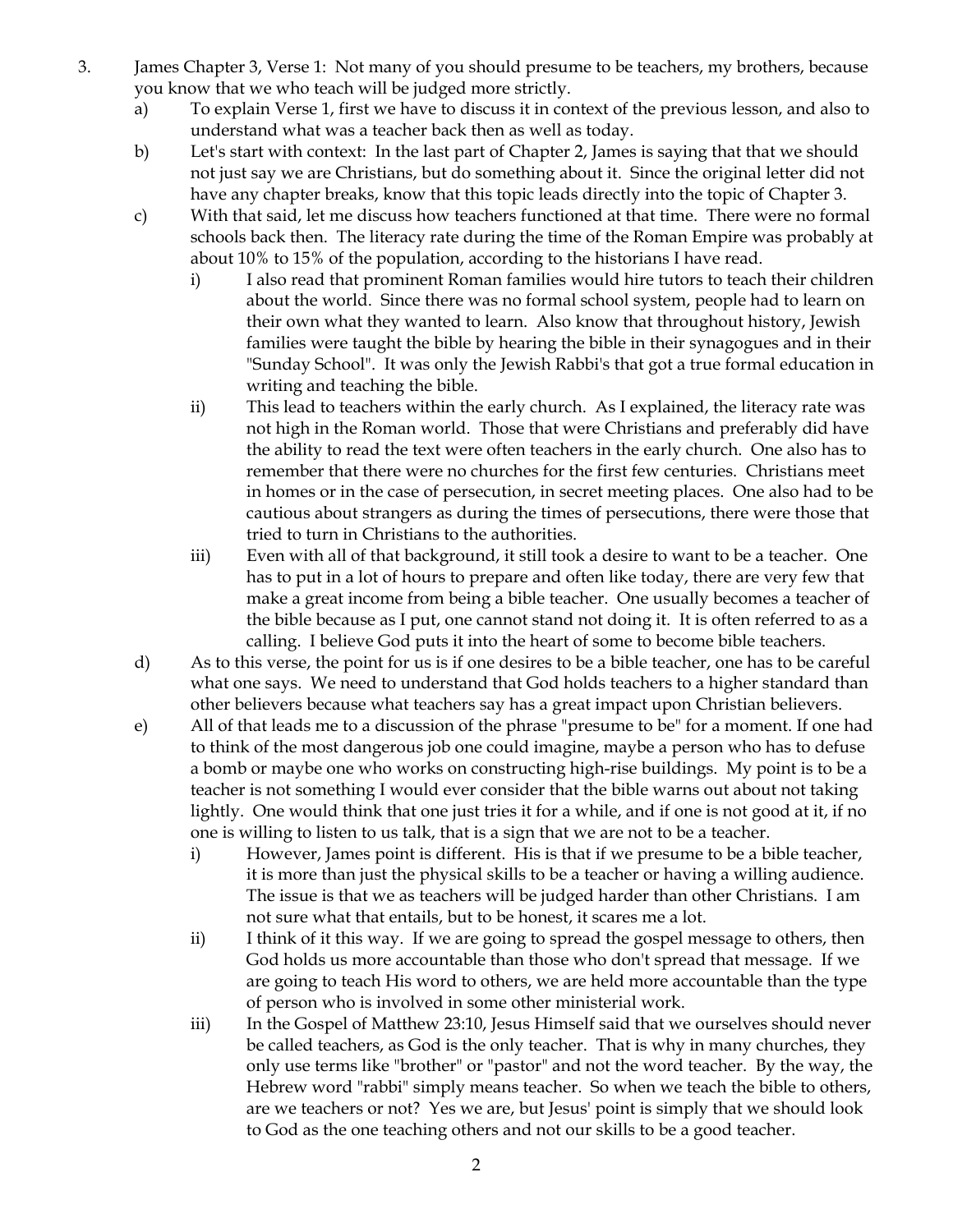- iv) I still remember vividly the first time I taught the bible. I remember sweating and not doing a good job at all teaching the bible. To this day I feel bad for the people who had to sit through what I had to say. Thankfully those were wonderful folks who put up with me and let me grow as a teacher.
- v) What if one says, "I am not a good speaker, or I don't make great eye contact, or I speak too fast or too slow?" Then one has to recall what God said to Moses when he was called to be a speaker before Pharaoh. Moses said that he was not a good public speaker. God then reminded Moses who made his tongue in the first place. When he still refused to be a speaker before Pharaoh, God then agreed to work on Moses' level and allowed his brother Aaron to be the spokesman. Still, Moses was still the one that God called to communicate with Him what was His will for the Israelites at that time. This is based on Exodus, 4:9-11.
- vi) The point of me saying all of this is that to be a teacher is a calling by God. One will know if one is called to be a pastor or teacher or whatever function, I believe simply because one cannot stand not doing it. If one does not have the education to be a teacher, one gets that education. If one does not have the physical skills to be a great communicator, one works on that skill. One teaches the bible, not to get the approval of others nor for the financial rewards, but simply because one wants to pass on the knowledge of Jesus to others. To put it another way, one teaches in order to spread the word about Jesus to others, and not for any personal benefit.
- f) Finally, let me discuss the work involved and getting past the intimidation factor.
	- i) Another reason James says that let not many of us presume to be teachers is that it requires a lot of hard work and sacrifice. Just because one is called to be teacher, does not mean it comes easy or without a lot of sacrifice. I put a lot of hours into this ministry work and it is a big sacrifice to my family. I have also discovered that God rewards that hard work and helps to clear my schedule so that one does have the time to do other functions that one needs to do or just enjoys doing.
	- ii) One can apply that principal to whatever type of service for God one loves to do. I have yet to meet one devout Christian who doesn't work hard in order to make a difference for Jesus with their lives. Making that difference often requires a lot of personal sacrifice of one's time to make that difference. My point is the cost that is associated with that time commitment God then makes it up to us in other ways. It is the classic expression of "one cannot out give God". It is as if He gives to us with his left hand what he takes away with his right, which is another expression. This does not just apply to our financial giving, but also the time that we put in to make a difference for Jesus. Being a teacher is simply one example of that concept.
	- iii) Let me quickly discuss the intimidation factor. When I first started this ministry, I would read and listen to commentaries by brilliant, well-educated scholars. I then came to the conclusion I could never be as great as them. Why should I teach the bible when there are more brilliant people than me who do the same thing? God's answer was in effect that He is calling me to reach people that they aren't reaching.
	- iv) My goal is to reach out to other believers and to tell them to not be intimated by what others have already accomplished for Jesus. The role each of us is called to is unique from what others before us have already done. Remember that it is not the size of the ministry that counts. It is whether or not we are being loyal to what it is that God has called each of us to be involved with.
- g) OK, I've now been ranting for two pages on this one verse. That is because it has meant a lot to me personally both in my growth as a Christian and my ministry work. My goal is not to educate you on my life as much as it is to understand that just because God judges teachers more strictly, should not prevent any of us from fulfilling the calling that He has given us to be a teacher or for whatever ministry that He is calling each of us into.
	- 3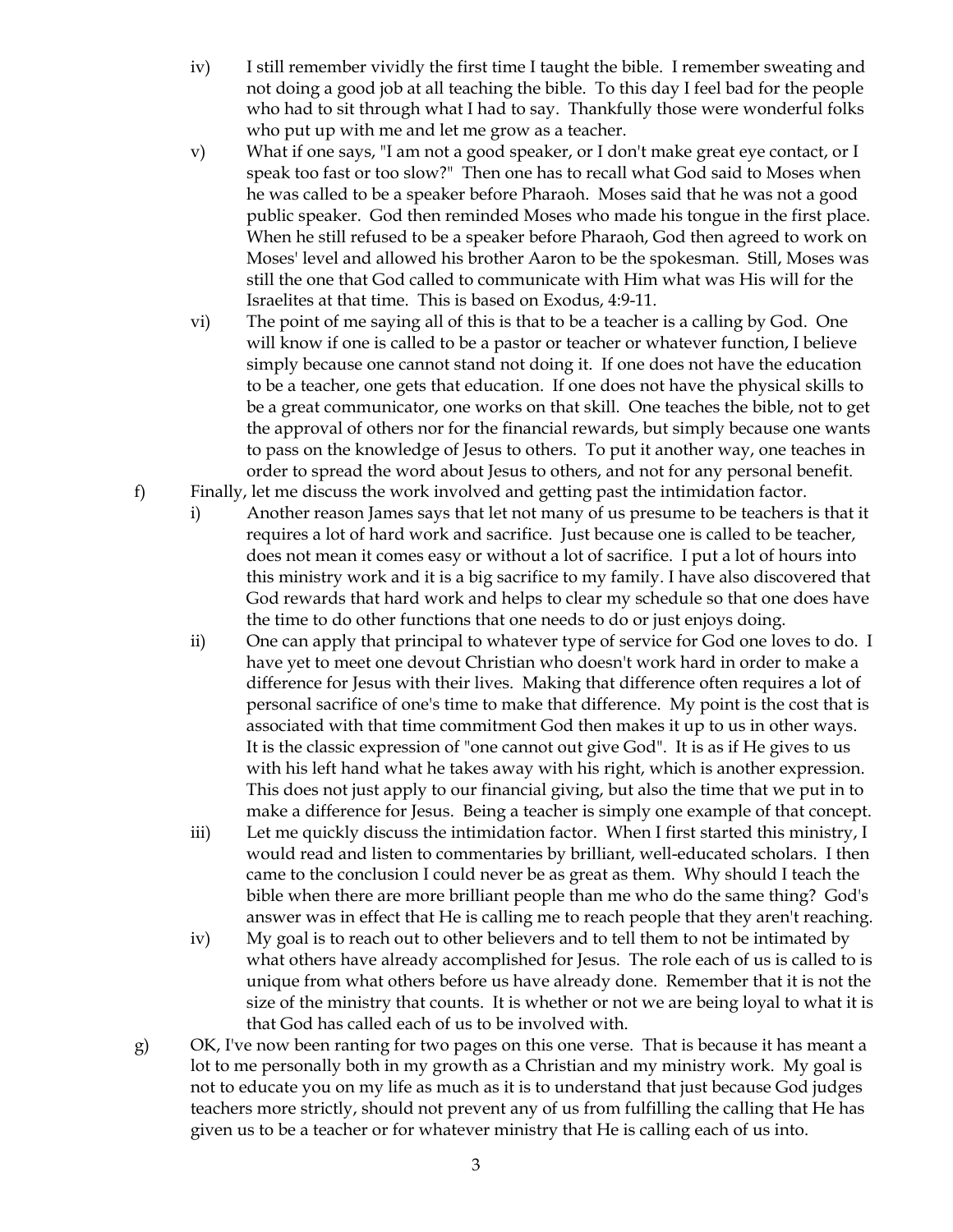- 4. Verse 2: We all stumble in many ways. If anyone is never at fault in what he says, he is a perfect man, able to keep his whole body in check.
	- a) When James says we all stumble in many ways, that is his way of saying that no one is perfect. Whether or not one is called to be a teacher, or whatever role one wants to take on in making a difference for Jesus, we all make mistakes. The point is just because we are imperfect people, that should not prevent us from doing what we are called to do in the first place. One of the main points that this chapter is going to make is that we are to rely upon God's power in order to make that difference for Him and not our own power. Where we all make our biggest mistakes is usually when we rely upon our own strength and ability to do what God has called us to do and not His power. That is why I always say that I rely upon the prayers of others and my own prayers in order to teach. When I am teaching well, it is not me, but God working through me. Hopefully each of you can say the same thing in whatever ministry role one feels called to do.
	- b) This leads to an important and hopefully brief discussion: What if I have no idea what is I am supposed to do? What if I don't feel lead to teach? What if I am really in a lot of pain at the moment and I can barely take care of myself let alone make a difference for others?
		- i) First, remember the biblical expression, "this too shall pass". God never expects us to do anything we can't handle. If one is dealing with say, the death of a loved one or is really sick at the moment, God does not expect us to say, go out and teach.
		- ii) If you knew you were going to die, say exactly a year from today, what would you like to do knowing that God is going to judge us based on whether or not we have used our life to make a difference for Him? Understand that this is not a salvation issue. It is about what we should do with that salvation that God has given us.
		- iii) If one has no idea what to do, I would start by praying about how one can be used by God. Pray something like, "I am Your servant, how can I use my life to make a difference for You". I have found that God can't resist that prayer, and He leads us down a path so that He does that answer that prayer His way and on His timing.
		- iv) If one is still confused, try doing different things around one's church or even say around one's home. Take steps that one believes God is leading you to do. Then one will be surprised where that takes you. I have had a privileged life and I have been blessed with lots of different things. However, I can look back at my life and realize that the greatest sense of joy that one has is one when one realizes that one is being used by God in order to make a difference for Him. That doesn't mean I don't love my family or some other aspect of my life. I am just saying that there is a need in all of us to worship God, and doing something of service to Him is one of the greatest ways to fulfill that need that exists within all of us.
	- c) All of that does lead me back to these verses. The point is that God does call each of us use our lives to make a difference for Him. Just because it is up to Him to guide us, does not mean we don't have to work hard at whatever it is we are called to do. That is why James is saying us to "keep our whole body in check" as it says in this translation.
		- i) The idea is that it starts by trusting that God can work through us. Then comes the idea that if we accept that He is working through us, then we can and should work hard in order to make that difference for Him. Again, it is not by willpower, but trust that He is working through us to make that difference.
		- ii) The issue of keeping our body in check is that it is always easy for our ego's to get in the way of making a difference for Him. Too much flattery is always a danger as then we think it is us and not God working through us. We also need to know that it is not up to us alone, but God working through us collectively in order for all of us to make that difference for Him. That is how Christianity "works".
	- d) Now that I've beaten that point to death, we are ready to talk about James and "tongues".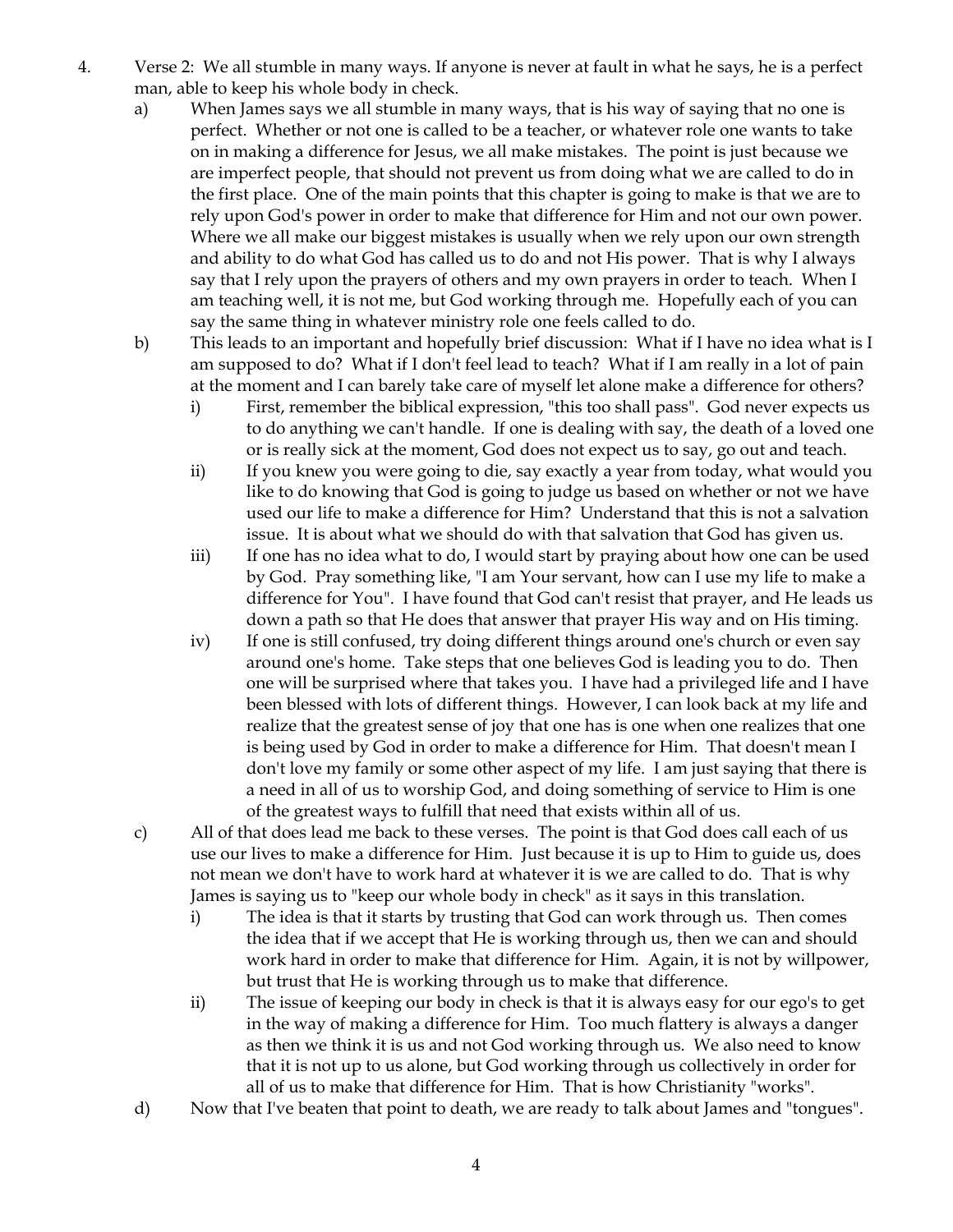- 5. Verse 3: When we put bits into the mouths of horses to make them obey us, we can turn the whole animal. <sup>4</sup> Or take ships as an example. Although they are so large and are driven by strong winds, they are steered by a very small rudder wherever the pilot wants to go.
	- a) Here James gives us two illustrations about how a small thing can control things that are much larger than the controlling factor. A bit in a horse's mouth helps to control how that animal moves. A rudder on a ship helps to steer that ship despite the winds that may be blowing at any given moment.
	- b) The point that James is getting to beginning in Verse 5, is that our tongues are not a large part of our body, but in effect it does control over the actions of our lives. To state what is obvious, thoughts begin in our heads, and the tongue is just reacting to what we want to communicate in our heads. When one reads about the tongue here, he is not saying that the physical tongue itself is to blame, but the thoughts being physically communicated.
	- c) Let me quote something Jesus said on the same topic. Jesus said it is not what goes into our mouth that defiles us, but what comes out our mouths. That is from Matthew 15:11. Jesus point and James point is in effect one and the same. The idea is to be careful what we say as that is riskier to our relationship with God than the food we put in our body.
	- d) Before I get into all of that, let me come back to these two verses. Having a trained horse is no good unless one takes it out and rides it. That bit is how the horse is controlled. A ship is no good sitting in dock. It is meant to be sailed and that rudder controls the ship.
		- i) The point is not that God wants us to keep our mouths shut all the time. If He did, my lessons would be a lot shorter. ☺ The point is that we should be careful what we do say and rely upon God's power to say the right thing.
			- a) Does that mean we never mess up? Of course not.
			- b) Does that mean we have to pray before every thought comes out? No.
		- ii) It just means that we should pray regularly for God to watch over our lives and even to remember to pray that God be in control of what we say and even of what we don't say. I stated in the last lesson that the best idea I have heard for an 11th commandment is to "think before one speaks". I just know is that I could have had a lot less grief in life if I have thought through what I have said before speaking.
- 6. Verse 5: Likewise the tongue is a small part of the body, but it makes great boasts. Consider what a great forest is set on fire by a small spark. <sup>6</sup> The tongue also is a fire, a world of evil among the parts of the body. It corrupts the whole person, sets the whole course of his life on fire, and is itself set on fire by hell.
	- a) James uses another analogy here that most of us understand. Just as a small fire can cause a lot of damage, so saying the wrong words can cause tremendous amount of damage.
		- i) As to fires, I can think of a number of classical historical examples of large fires that were caused by simple incidents, but I suspect most of you have your own stories that you know about big fires. No need to go on about that issue.
		- ii) As to speaking, I keep thinking of the classical children's line that goes, "Sticks and stones may break my bones, but words will never hurt me." The problem is when we get older, words do hurt and do cause damage to our lives. That is why I said in the beginning of this lesson that I am convinced there is more damage done in this world due to gossip than any other sin one can imagine. When we pass on stories about other people, we don't stop to think about the damage we do to that person when we spread that story. The excitement of sharing a piece of gossip is usually a far greater urge than to consider the potential damage being done.
	- b) OK, so other than saying, "keep your mouth shut", what is the point here? Again, it does come back to the idea of relying upon His power to control what we say, and not rely on our own willpower. Let's be honest, sharing gossip gives us some sense of fulfillment or joy or else we wouldn't share that in the first place. It's not a matter of saying, "OK, John keep your big mouth shut", it is praying to God to help us control our tongues.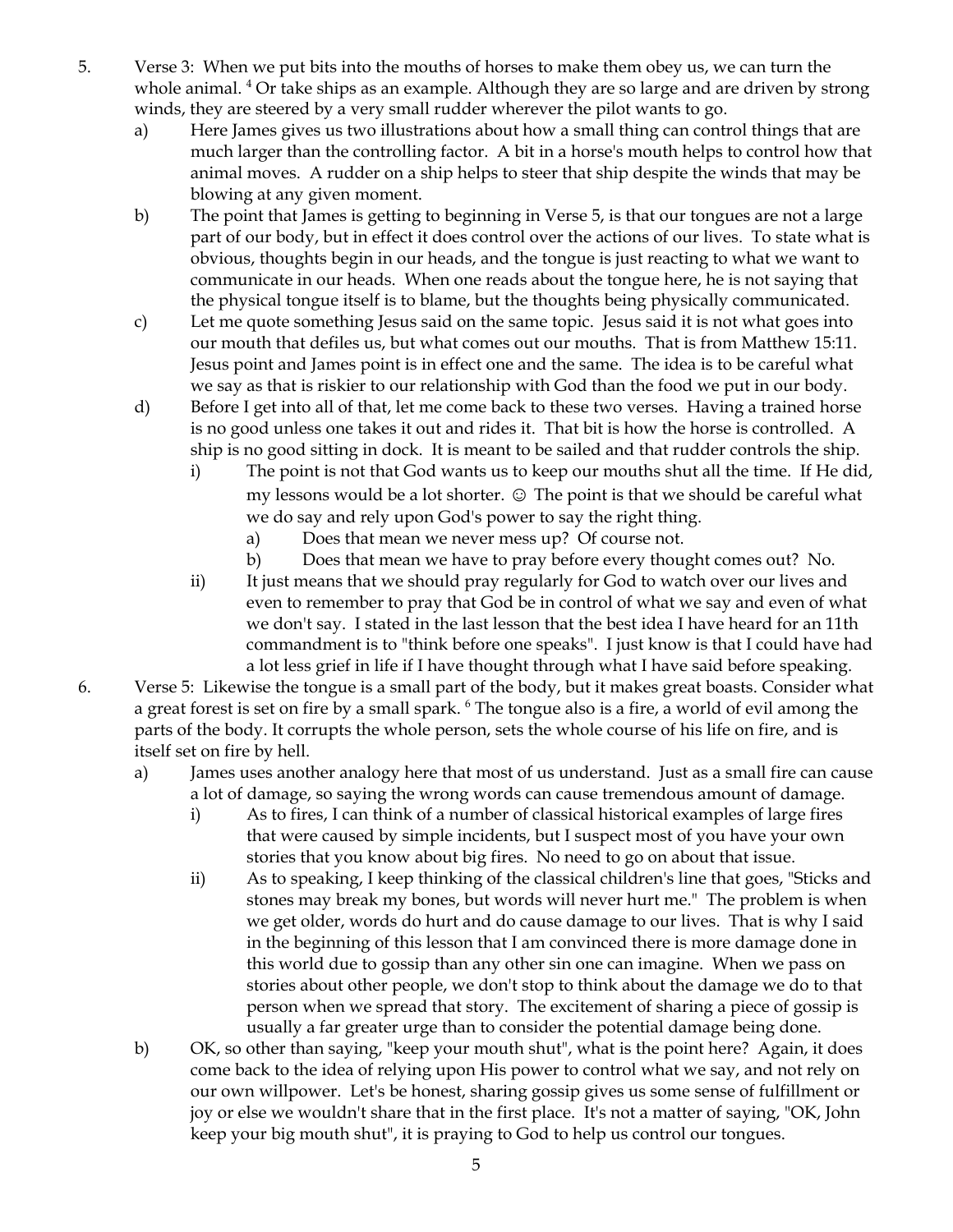- c) To say this another way, God's power is greater than our willpower. One of the themes that runs through the entire bible is how sooner or later, our willpower will fail us. That is what God wants us to realize. Instead of just giving up, it is about trusting in Him in order to get us through life. That in effect is what living the Christian life is all about: Trusting in His power to help us through the situation of the moment and not try to rely upon our willpower.
	- i) To give an example, I am currently dealing with a situation regarding issues in my own family, and I don't know what to do next. I have talked to others about it and I have prayed about it a lot. Yes I know if I have prayed about it, I have to let go of the worrying and let God deal with it on His timing. Yes I am well aware that the next step is just to do what is logical and go forward. While doing that action is logical and easy to say, the practice of it never gets any easier with time.
	- ii) So what does that have to do with the topic at hand? Part of my issue is the fear of saying the wrong thing. What I constantly have to learn the hard way is to let go of my fears of saying the wrong thing, and just trust God to guide what we say.
	- iii) The related idea is we can't fix other people. When we are around a group or just someone who is talking about someone else, it takes guts to say, "you should not say that". I find the easier and better thing to do is just to walk away. The other person can't have the satisfaction of spreading some gossip simply if we refuse to participate in that action.
- d) Coming back to the verse, the point is first to realize the danger of saying the wrong thing can cause a lot of damage to others. The second thing is to realize the only way that we can have victory over our tongue is by using God's power to help us.
	- i) To state the obvious here, James is using the tongue as a metaphor for blurting out what we are thinking. It is not tongue as a physical organ that is the issue, but the desire to share information that should not be shared in the first place.
	- ii) Remember the main purpose of James' letter is to say in effect that if we do believe that Jesus is God, we should do something about it. The reason James is going on and on about the tongue is if we are sharing our faith with others, then it matters a lot what we do and don't say to others. James is saying think about what we are saying as it affects how others judge us and our witness to others about Jesus.
	- iii) Does that mean we should just keep our mouths shut as what we say could hurt other people? I wish it was that easy. The truth comes back to the idea that we have to trust God to guide us in what we say to others in all aspects of our lives. That does not mean we have to pray before every time we speak. It just means that we think about God enough through prayer time and mediation upon His word that it affects our speech as well as our actions.
	- iv) With that bit of encouragement stated, it is time to move on.
- 7. Verse 7: All kinds of animals, birds, reptiles and creatures of the sea are being tamed and have been tamed by man, <sup>8</sup> but no man can tame the tongue. It is a restless evil, full of deadly poison.
	- a) One of the amazing things to consider is all of the creatures other than humans that have been tamed or controlled by the desires of humans. There are zoos and aquariums that exist around the world that hold just about any creature one can think of. Even back in James' time, the point is he realized that people are in effect greater than all of the animals because we can find a way to life in safety from attacks from such creatures or even to be able to eat most of those creatures if desired.
	- b) His point is that even though other animals can be controlled by man to some extent, the tongue is in effect far more powerful as it can do far more damage. As I said in the start of this lesson, more the spreading of rumors than does damage even by murder, or in this case, the danger done by people being hurt by say wild animals. This leads well into the next verse. Speaking of which: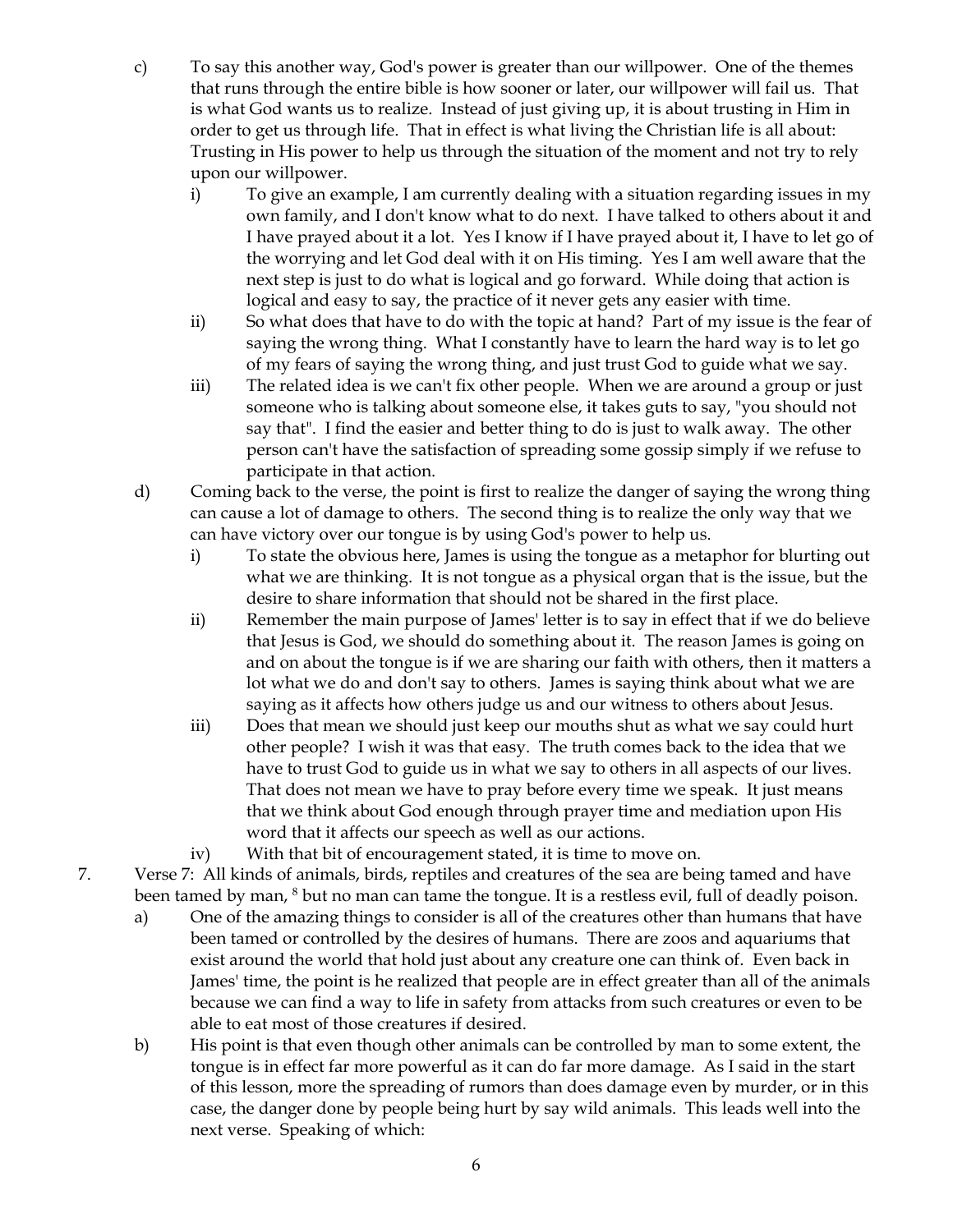- 8. Verse 9: With the tongue we praise our Lord and Father, and with it we curse men, who have been made in God's likeness. <sup>10</sup> Out of the same mouth come praise and cursing. My brothers, this should not be.
	- a) James' point here is effectively we can use our tongues for both good and bad things. We think and say things that please God and we also think and say things that curses others.
	- b) Many times in the past I have defined the word "holy". For the sake of my newer readers, the essential idea is about separating something for God's purposes. Think of owning say a dinner plate that is only to be used by one person. One is dedicating that place just for the use of that one person. Being holy is simply about dedicating things for God's use.
		- i) The point as it relates to these verses is that whether we realize it or not, when we speak in ways that praise God, we in effect make our tongues holy. We may not think of it in those terms, but effectively that is what we are doing. It is like taking that special dinner plate that we reserve for a special person, and then letting the family dog or cat lick off it. We are ruining what is holy when we use the same mouths that praise God in order to curse other people.
	- c) I can just hear a lot of you saying, so what? We have good days when we use our tongue to praise God and praise other people and we have bad moments when we utter words that put down people. That makes us human, so what? The point is God is saying to us, that if something belongs to Him, then He cares what we say. If God owns that special dinner plate, then He doesn't want to have say, a dog lick out of it as well. The point is if we use our mouths to praise God, He doesn't want that same mouth associated with the act of cursing others.
		- i) If for no other reason, we should be careful what we say as to be a good witness for Jesus in our lives. Let's face it, people won't think very much of us when we are busy insulting them or spreading rumors about them. The point is to learn to see people as needing Jesus in their lives not someone to be put down.
		- ii) Let me take the classic example of driving a car and someone just cuts off us. The natural thing to do is to yell at them for cutting us off. That's a simple example of using the same tongue for cursing that we use for praising God. I speculate what James would recommend here is instead of cursing them, pray for them. I have to admit that one of my favorite bad habits when someone cuts me off is to wave at them as to show that I saw what they did. I suppose it is better than cursing them out for what they did, but it is still not as desirable as saying praying for them.
		- iii) Let me use a more extreme example. Suppose someone really hurts us in some way. Isn't it natural to want to yell at them for what they did? Of course it is. If anything, that is what others will expect us to do. However, if we treat someone nicely after they have done something wrong to us, people will eventually think, how do I develop such a wonderful attitude that that I can be positive when I too hurt others who have done wrong to me in my life?
			- a) Does that mean we can't correct people who have hurt us? The key is to do it in a loving and gentle way and not curse them out. That too is what to be learned from James' point about how we use our tongues.
	- d) What all this comes down to is about being a good witness for God. If we as Christians have been separated from the world in order to spend eternity with Him and to use our time in this world to make a difference for Him. Let's be honest, we are not making that difference when we are putting down other people. That is why James is saying to take what is dedicated to God, our tongues (and our whole lives for that matter) and not use what has become separated for His use in order to cause potential harm to other people.
		- i) Jesus once said that the way people will know we are believes is by the fact that we show love to one another. (See John 13:35.) Let's be honest we are not showing that love to others when we are saying negative things about them or to them.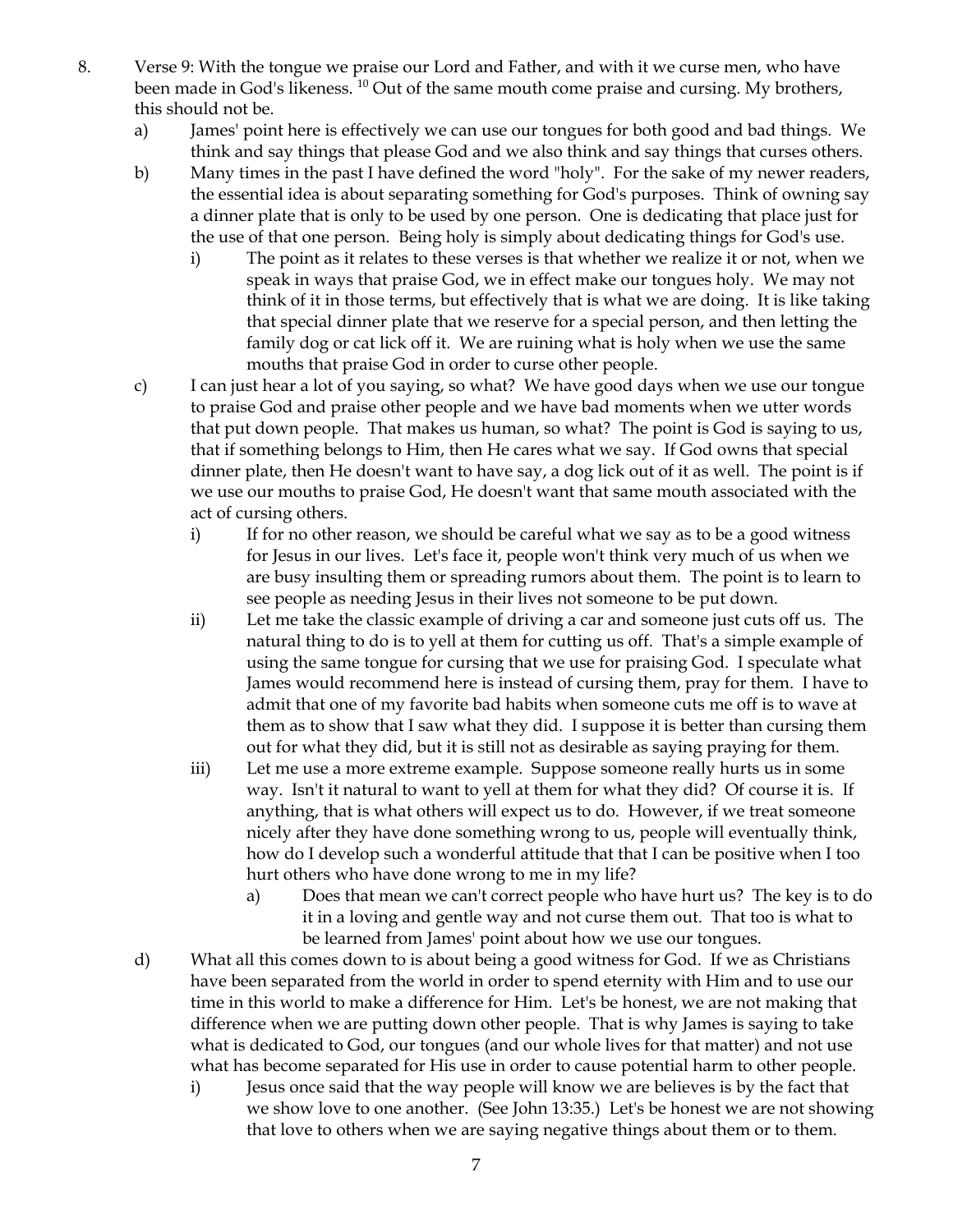- 9. Verse 11: Can both fresh water and salt water flow from the same spring? <sup>12</sup> My brothers, can a fig tree bear olives, or a grapevine bear figs? Neither can a salt spring produce fresh water.
	- a) Just in case it hasn't sunk in yet that we should not use our tongues for both good things like praising God and bad things like spreading rumors or cursing out other people, we have James uses two illustrations here in order to make that point clear.
		- i) James first illustration is that a source of water is either fresh water or salt water. In the land of Israel there is the Sea of Galilee, which was fresh water and the Dead Sea, which is salt water. Remember that this letter was originally written to Jewish believers and they would understand that illustration.
		- ii) Just in case that intended audience would not get that illustration, James throws in one more to consider. It is the idea that a tree can only bear one kind of fruit. Let's face it, we can't get figs from grapevines or grapes from a fig tree.
	- b) James is not making these points in order to teach say children about how water sources do work or how trees bears fruit. His point is to say that since each water source is only associated with either fresh or salt water, and how each fruit bearing tree only grows one type of fruit so our tongues should only be associated with either praises or curses.
		- i) Earlier I asked the "so what" question. I said that sometimes we use our mouths in order to say good things and sometimes we use it to say bad things. The "so what" is that because people associate us Christians with trusting in God, therefore how we act should follow what we believe all the time. That's the hardest part of living the Christian life: The "all the time" part.
		- ii) James is saying in effect whether we realize it or not, we have to always be a good witness for Jesus. If our lives belong to Him, then in effect we are always to be a good witness for Him. That means to use our tongues only for praise and not for the purpose of cursing out other people.
		- iii) But that is impossible we might say. We all have our bad days. Do you expect us to be perfect? No. However, as I have been preaching through this lesson, I desire that each us rely upon His power in order to say speak positively and use what we say in order to make a difference for Him and not our own willpower. One of the things I've been beating to death in recent lessons is the idea that we can't live the Christian life based on willpower. It is only based on His power that we can and do have the ability to be a good witness for Him. Hopefully, that idea has sunk in by now how each of us should live.
	- c) Let me come back to how to do this practically. Let's be honest, we can't pray before we utter every thought that comes into our heads. It is also not realistic to request that we pray before everything we say. So how do we control our tongues? First, it is matter of telling God that what we say is in effect His problem and not ours. It is about telling God that our mouths do belong to Him and we need His power in order to control the things that come out of our mouths. I'm not saying recite these exact words, and then magically we will never say anything bad again. I am saying and I have seen this come true in my own life that when I do dedicate something of mine to Him, such as the way I talk over time "all by itself" things do get better.
		- i) Does that mean I am perfect? Of course not. However, when I do catch myself, I also realize it is time for a quick silent prayer to remind myself that what I do say is in effect His business as my tongue as well as my life belongs to Him. That is why James is saying to take what is holy, which includes our mouths as well as our lives and use them in ways that are glorying to Him.
		- ii) That seems very difficult if not impossible. You are absolutely right. That is why the only way to change is based on His power, and not our willpower. That is also why I have seen my life change in so many ways once we do give to Him what is ours. Think of it this way: What do we have to lose by trying except a bad habit?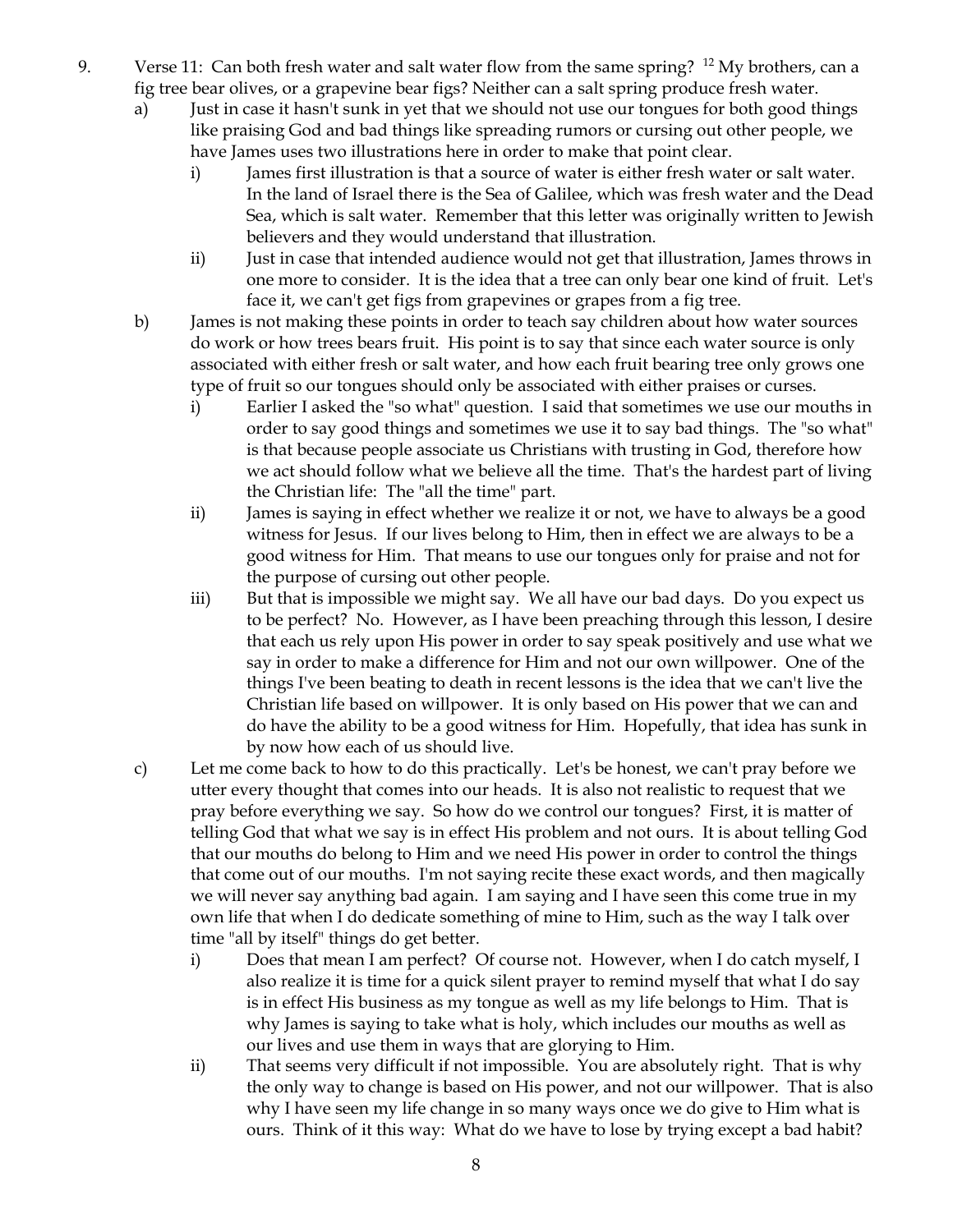- 10. Verse 13: Who is wise and understanding among you? Let him show it by his good life, by deeds done in the humility that comes from wisdom.
	- a) Remember that one of James' main themes of this whole letter is in effect, "Put your time and your money where your mouth is". James is not saying that we don't live by faith. James is saying that if we do live by faith, our deeds should naturally follow that faith.
	- b) That thought leads perfectly to this verse. James wants us humbly to do good deeds in order to make a difference for God. Here is the key point: "From wisdom". That comes back to the idea of not doing good deeds based on willpower. It is based on the concept that we have to regularly and constantly realize that God is our power source in order to do those good deeds in the first place. That is the type of wisdom that God gives us.
	- c) Back in Chapter 1 of this letter James tells us that if any of us lack wisdom, we are to ask Him for wisdom and He generously gives it to us without finding fault in us or asking us to clean up our sins first. (Chapter 1, Verse 5). The point is if we don't have the wisdom or let's say the ability to speak in a way that James desires, we can and should seek God for the wisdom and the ability to change to be the type of person He wants us to be.
		- i) The point as it relates to this section of the letter is we don't have the ability on our own to be a good person all the time and be nice to everyone we meet. We need to pray about it and ask God to give us that power to be the type of witness for Him that He wants us to be. I believe I've beaten that point into our heads by now. I figure that is enough conviction for this verse, so now we can move on.
- 11. Verse 14: But if you harbor bitter envy and selfish ambition in your hearts, do not boast about it or deny the truth. <sup>15</sup> Such "wisdom" does not come down from heaven but is earthly, unspiritual, of the devil. <sup>16</sup> For where you have envy and selfish ambition, there you find disorder and every evil practice.
	- a) In effect, James is still discussing how we talk. However, he now wants to get to the root of the problem, which is what we think. Let's face it, what we think is the basis for what comes out of our mouths and James is well aware of that fact.
		- i) With that obvious statement made, he now focuses on two specific issues in these verses. The first is envy and the second is selfish ambition. It is probably best if I discuss those ideas in order to understand what God desires of us about them.
	- b) Let's start with envy. This is about desiring what we don't have. In effect is it about one of the 10 Commandments that condemns desiring things that we don't own. (See Exodus 20:17 for that commandment.) First let me separate ambition from envy. God does not condemn the idea of working hard in order to say, provide for oneself or for one's family. There is nothing wrong with ambition in order to be successful in life. Envy is when we think or say, "I want what you have, and I'm going to steal it from you, or I am going to put you down because you have that and I want that."
		- i) Of all the sins one can imagine, why would God condemn envy so much? It is the only one of the 10 Commandment that focuses on what we think and not what we actually do. Yes we can all see how envy is wrong, but why is it such a big issue that it is one of those commandments? It comes back to the concept that if we do believe God exists and He is in charge of all aspects of our lives, then all we have belongs to Him includes our thoughts. God is well aware of the fact that the bad things we say begin with bad thoughts. That is why the commandment implies the idea of, "give your thoughts to God, so that way one's actions will follow".
		- ii) So does that mean I have to pray my way through every thought? That would be impossible and that is not what I, nor the bible is asking. However, Paul does say to give every thought to God in 2nd Corinthians 10:5. That means every time we get a bad thought instead of acting on that thought and lashing out at someone, God desires we give that thought to Him. In the times I have remembered to do that it is amazing how much better I have reacted to potentially horrible situations.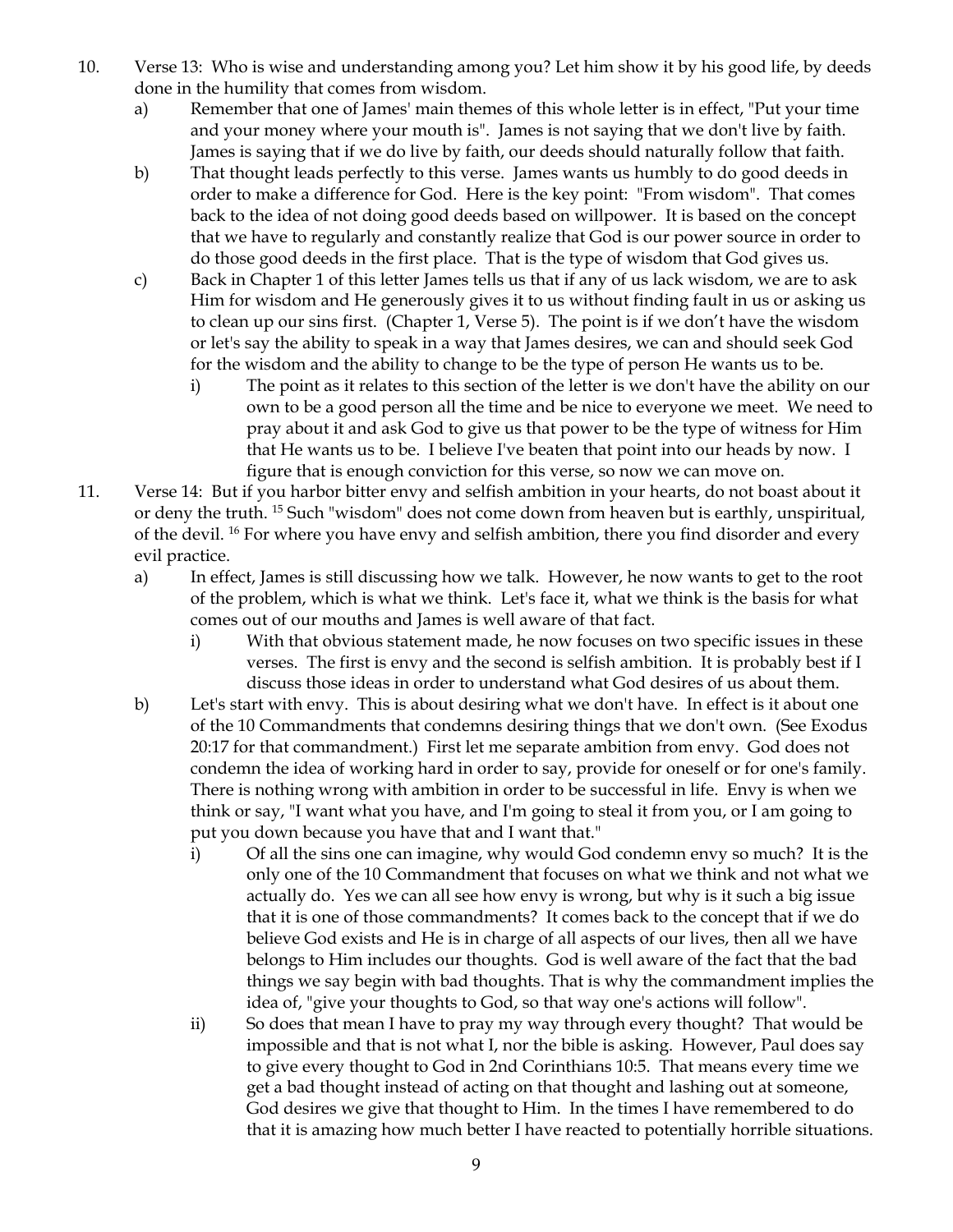- c) This lead to James second issue, which is selfish ambition. As I stated earlier, this is not about the desire for a better life and working hard for that better life. This is about using the most valuable thing God give us, our time ultimately for His glory. There is nothing wrong with say getting a job or starting a business if we believe that is His will for our life for that moment. The idea is more about doing things or desiring things that over time don't bring glory to Him. Does that mean for example, I can't eat a desert, or say relax at home when I am tired? Of course not. It is about the bigger picture of using our lives in order to bring glory to Him and not to us.
	- i) Let me give an example or two. An example of a selfish ambition might involve stealing something in order enrich our lives. A selfish ambition might be to make the mental decision to ignore God in order to say, work more hours in the week. That doesn't mean during times of emergencies that we can't focus on other things. It just means that God wants to be a part of every aspect of our lives. As one of my favorite bible teachers says, "Time to go shopping? Great, take God with you."
- d) All of this discussion does lead us back to these verses. The key point here is that when we make the effort or think the thoughts that we instinctively know are not pleasing to God, we have to realize the danger of those thoughts and actions. We have to realize that those things either come from our own selfish desires or are demonic in origin. The key point is not where such thoughts and actions come from, but to realize that when we do think and say things that are not pleasing to God, it can only harm our lives and do harm to other people around us. It comes back to the concept that He wants us to use our lives in order to make a difference for Him in all that we do.
- e) James ends this section by reminding us, do you want to find the root cause of what is causing us to be a bad witness for Jesus? Think about what we do focus upon when we say things that are not pleasing to Him. That is why Paul urges us in Second Corinthians to give Him our bad thoughts. It is God effectively saying to us, "I am bigger than you. I can deal with this situation in a much better way than we could ever do. Let me take care of this My way." If we can learn to think that way, I promise that as an example, we will swear at a lot less drivers on the road let alone be a better witness for Him.
- 12. Verse 17: But the wisdom that comes from heaven is first of all pure; then peace-loving, considerate, submissive, full of mercy and good fruit, impartial and sincere. <sup>18</sup> Peacemakers who sow in peace raise a harvest of righteousness.
	- a) At this point, James comes back to the question of, if we ask God for wisdom, if we ask God for wisdom, how do we know that we are getting that wisdom? God does not speak to us out loud. How do we know if the thoughts that come into our head are from God or not? How do we recognize His wisdom? Great questions and hopefully these two verses give us an answer to that question.
	- b) Let's start with the word "pure" in Verse 17. When I think of something pure, I picture a food or drink that is not mixed with anything else or not watered down. The idea here is that one way we can tell if an idea is from God or not, is based on what that idea entails.
	- c) If we think about what we believe God wants us to do, we realize that the motivation for doing that does bring glory to Him. Whatever it is we may be called to do is not sinful in anyway. Often the decisions we are called to make may even be painful in the short term with the desire to make things better.
		- i) The classical example is the surgeon applying the knife to our bodies. While that surgeon cuts one open, the idea is to remove or fix the problem to make us better. My only point here is that sometimes the right decision may even be painful, but we know it is pure if the intention to do the right thing is not sinful and does bring about glory to God through the decisions that we believe He is leading us to make.
		- ii) I believe that if one is seeking God and desiring to do His will, usually the type of decisions we make are His will, and we don't need a visual sign for confirmation.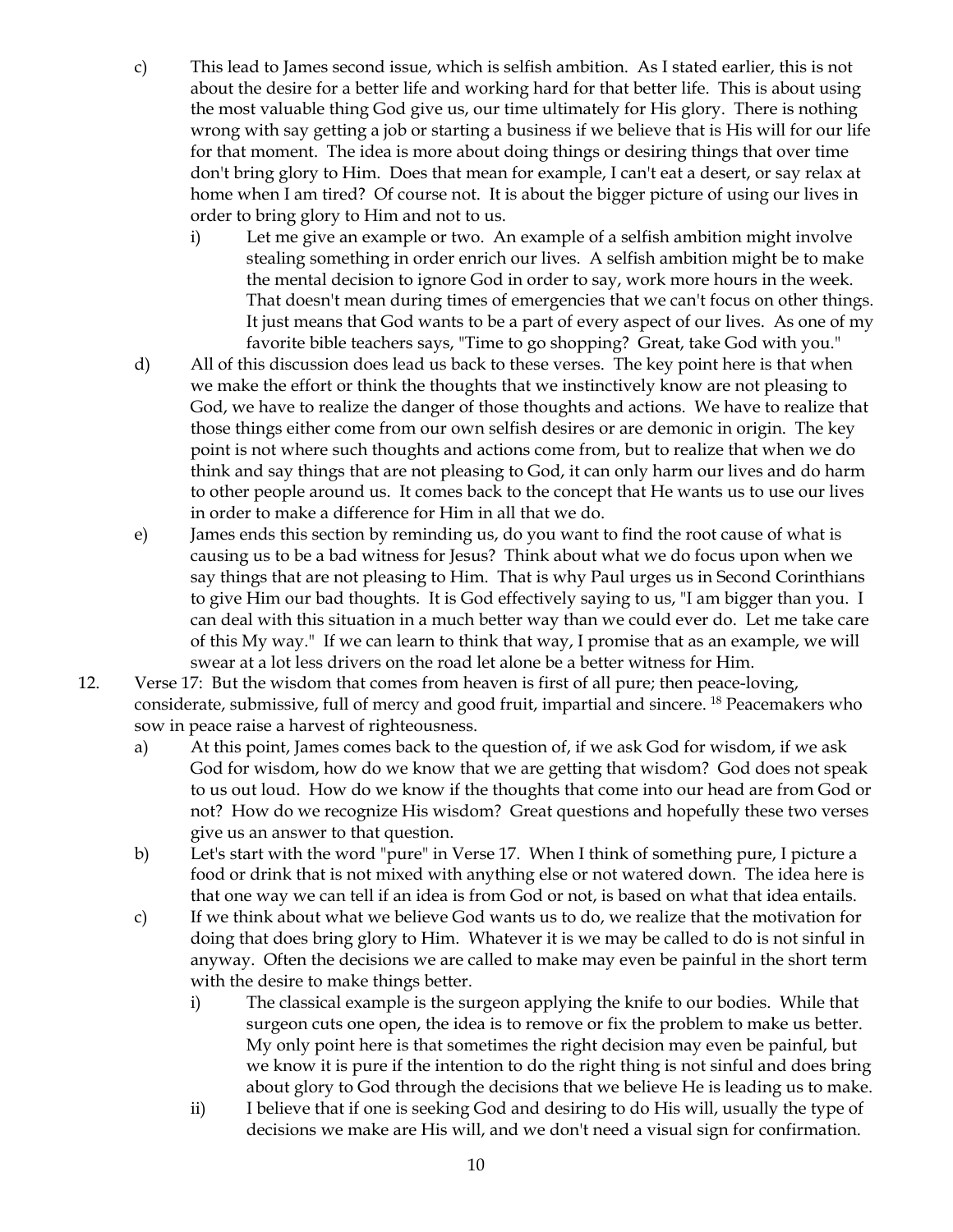- d) Anyway, back to James. The first point he makes here is that the way we know that we are receiving God's wisdom is not necessarily by any sort of big sign in the sky stating it is His will for us to go "this way". The way we can tell that the decisions we make are from God is first of all, that decision is pure in the sense it does not involve any sin or ill will.
	- i) Since I've beaten that point pretty strongly, the next point is peace loving. Let's be honest if the wisdom needed involves some sort of conflict with others, we can tell that a potential solution is from God is that if it leads to peace. Does that mean that He is never in favor of battles or war? That would contradict a lot of battles listed in the bible including the ones that are God ordained.
	- ii) Let me answer that question this way: What good have wars accomplished? Well, it brought an end to slavery in the United States. It ended many dictatorships and ended oppression of one group over another. My whole point here is the idea that all decisions of "peace loving" is not the same as pacifism. Are all wars essentially horrible things that should be a last resort? Of course. Anyone who has a military background will tell you that war is always to be avoided and a last resort.
	- iii) My point is simply that an indication that wisdom that comes from God is that the result should be to have peace among believers. We can't make a difference in our lives for Him if we are busy fighting each other. That is another way we can tell if the decision we have to make is God based if the ultimate results is peace making.
- e) Next we have the word "considerate". A way to tell if our decisions that we make are God based is if the results of our decisions are considerate of others. Jesus taught that the most important biblical commands are essentially to love God and others. (Based on Matthew Chapter 22: 27-29.) If our decisions put the interest of others before our own interests that would naturally follow that the decisions we make are based on His wisdom.
- f) Next is submissive. One can see how that follows "considerate". This comes back to the idea of putting the needs of others as priority over our own needs. That is the definition of the word "submissive". It is not only about submitting our lives to God but also to put the needs of others over our own needs. So I can never do anything for myself and only be helpful to others? If that is true, I suppose our bills would never get paid, and maybe the laundry would never get done. If we care about others then we should put the needs of others around us first. Then I promise God and others understand that we also have to take care of our needs. The time to take care of our needs does come around.
- g) Then we have the topic of "full of mercy". One of the hardest things to do in life is to be able to forgive someone who has really hurt us. I've discussed this in the last lesson. The key point is that to not forgive someone means we are holding on to that pain inside of us. We continue to let people hurt us by not letting go of our anger at them. Obviously that is a separate issue from seeing people punished for crimes. Just as God forgives us, we have to forgive others. That is why the bible in general and James specifically here teaches that we are to have mercy on others, especially those who have hurt us in some way. To state the obvious again, if someone is physically hurting us, we need to get away from them.
- h) The final two ways to know if the decisions we make are from God is if they are impartial and sincere. Remember again why I am going through this verse term, by term. Back in Chapter 1, Verse 5, James said that God gives us the wisdom to make the right decisions. Since God does not speak to us out loud and rarely gives us visual signs, there needs to be a way to recognize if the decisions we make are God based. Thus, James creates this list of ways that we can recognize if the decisions we make are based on His Wisdom.
	- i) That is why the last two terms used here are "impartial and sincere". Those terms are logical after going through the other ones listed in these verses. It would make sense that wisdom is impartial and sincere when making decisions that give us the wisdom we need in order to be a good witness for God in all that we do. The idea of sincere simply means that there is no deceit involved in that wisdom.